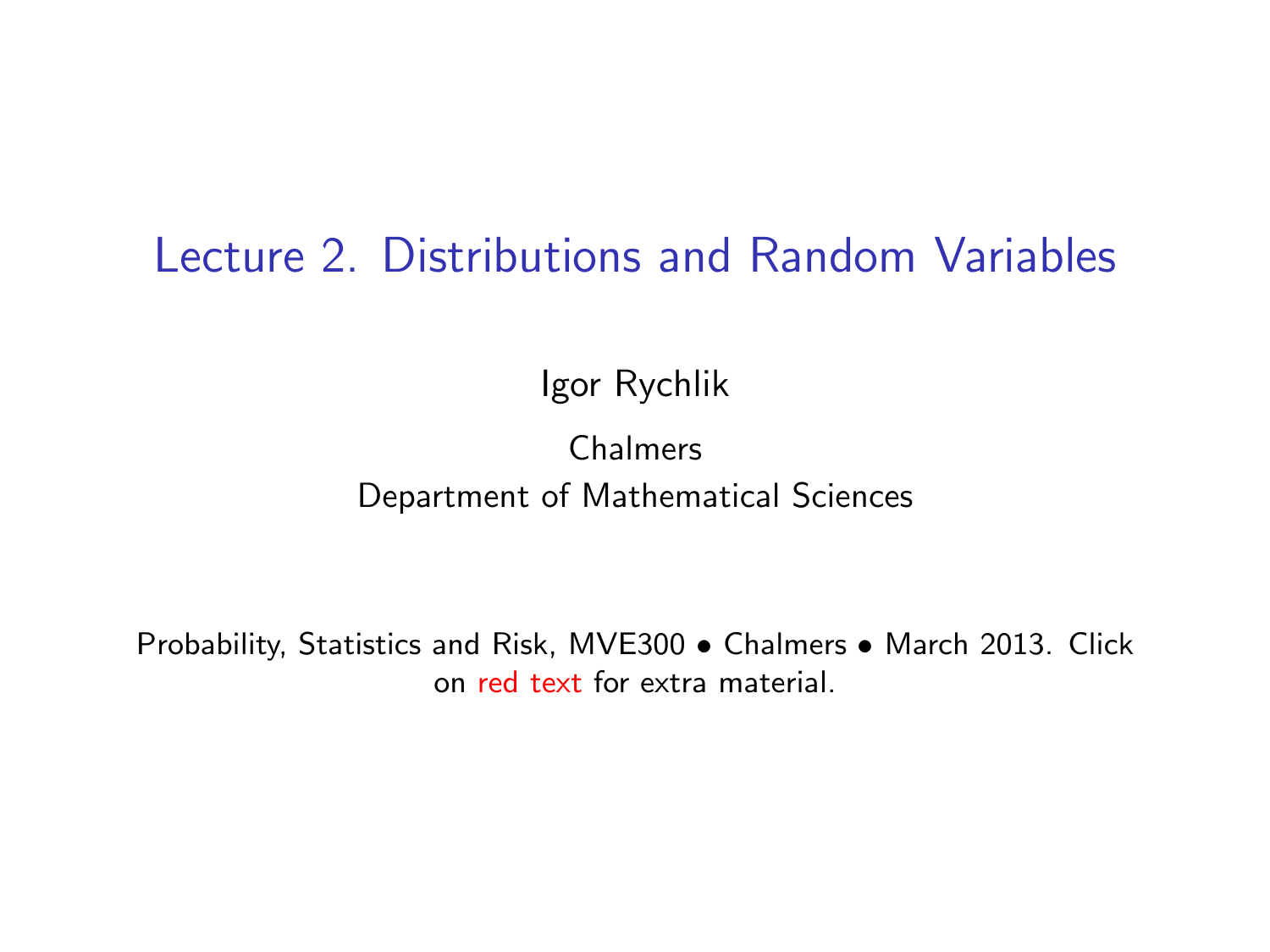# Wind Energy production:

Available Wind Power  $p=0.5\rho_{\textit{air}}A_r$  v<sup>3</sup>,  $\rho_{\textit{air}}$  air density,  $A_r$  area swept by rotor, v - hourly wind speed.



Left: 7 years data. Right: Histogram wind "distribution".

Estimate of possible yearly production:

$$
p_{yr} = \frac{1}{7} 0.5 \rho_{air} A_r \sum_{i=1}^{61354} v_i^3 = 116678, \text{ [some units]}.
$$

Before age of computers one could estimate  $p_{vr}$  using statistics (random variables, law of large numbers): click for details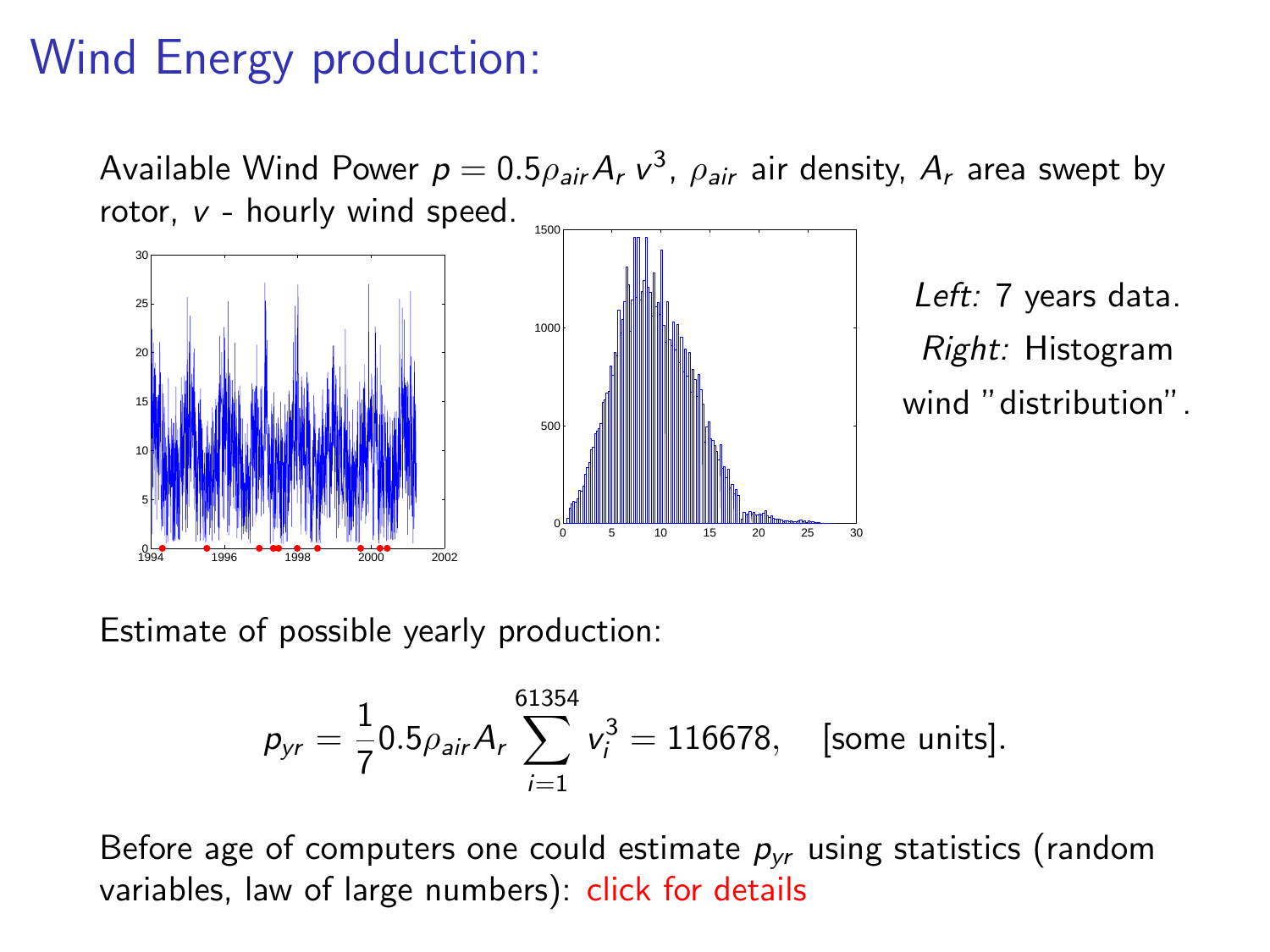Often in engineering or the natural sciences, outcomes of random experiments are numbers associated with some physical quantities. Such experiments, called random variables, will be denoted by capital letters, e.g.,  $U, X, Y, N, K$ .

The set  $S$  of possible values of a random variable is a sample space which can be all real numbers, all integer numbers, or subsets thereof.

Example 1 For the experiment flipping a coin, let to the outcomes "Tails" and "Heads" assign the values 0 and 1 and denote by  $X$ . One say that  $X$  is **Bernoulli distributed**. What does it mean "distributed"?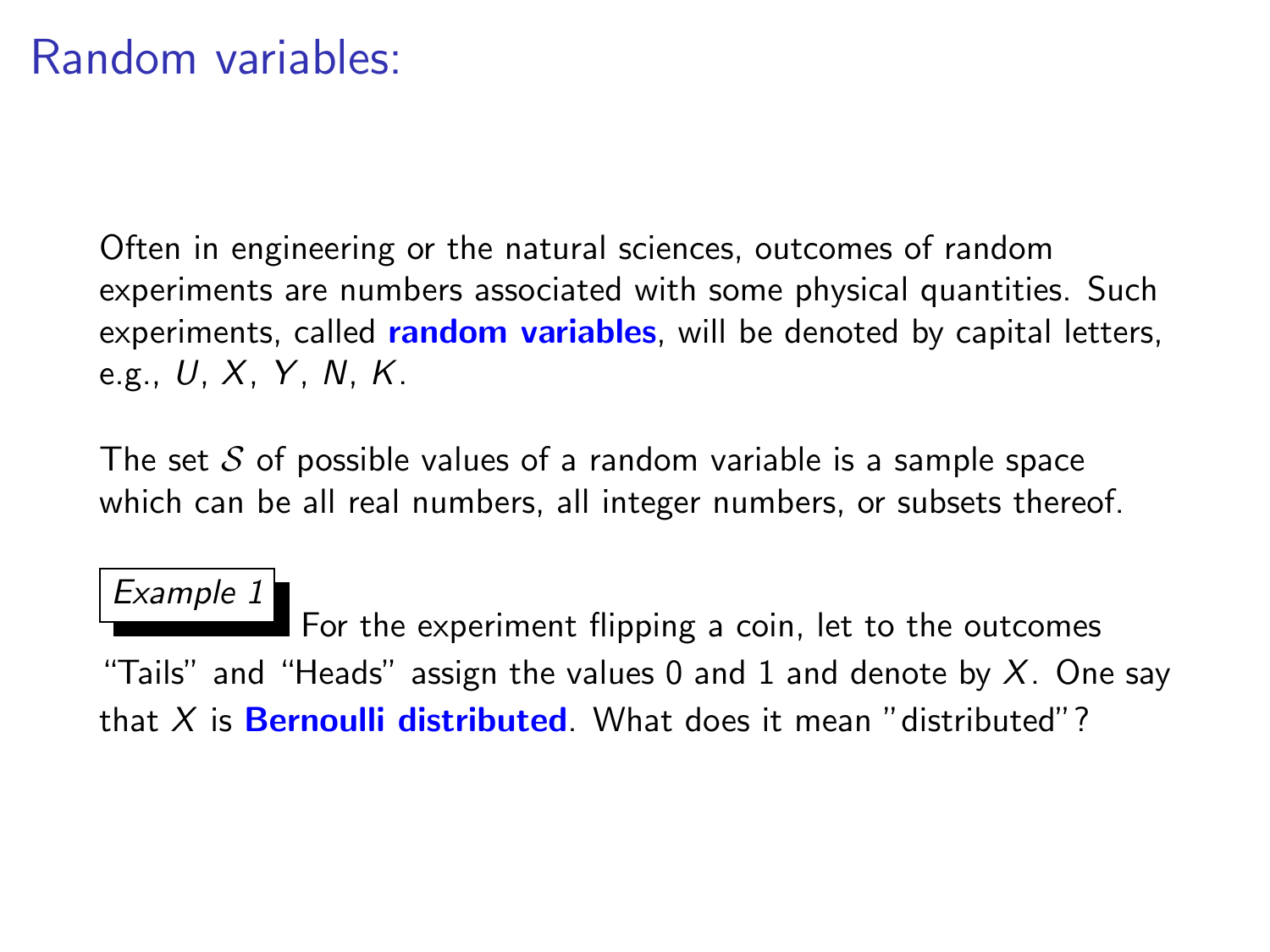## Probability distribution function:

A statement of the type " $X \leq x$ " for any fixed real value x, e.g.  $x = -2.1$  or  $x = 5.375$ , plays an important role in computation of probabilities for statements on random variables and a function

$$
F_X(x) = P(X \le x), \quad x \in \mathbb{R},
$$

is called the probability distribution, cumulative distribution function, or cdf for short.

#### Example 2 Data, Figures

The probability of any statement about the random variable  $X$  is computable (at least in theory) when  $F_X(x)$  is known.

#### Example 3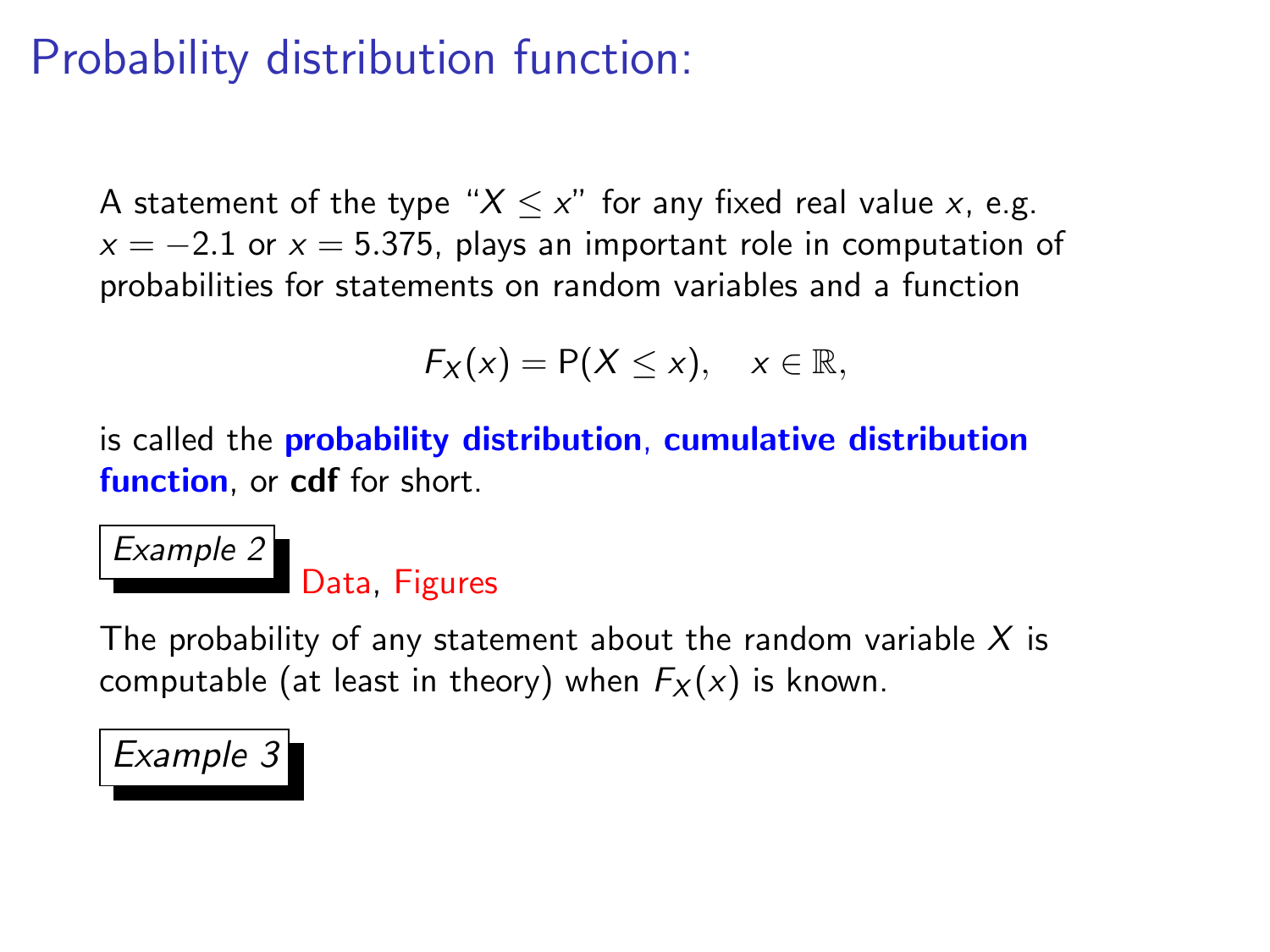## Probability mass function

If  $K$  takes a finite or (countable) number of values it is called **discrete** random variables and the distribution function  $F_K(x)$  is a "stair" looking function that is constant except the possible jumps. The size of a jump at  $x = k$ , say, is equal to the probability  $P(K = k)$ , denoted by  $p_k$ , and called the **probability-mass function**.

Example 4

Pmf



Geometrical distribution with  $p_k = 0.70^k \cdot 0.30$ , for  $k = 0, 1, 2, \ldots$ Left: Distribution function. Right: Probability-mass function.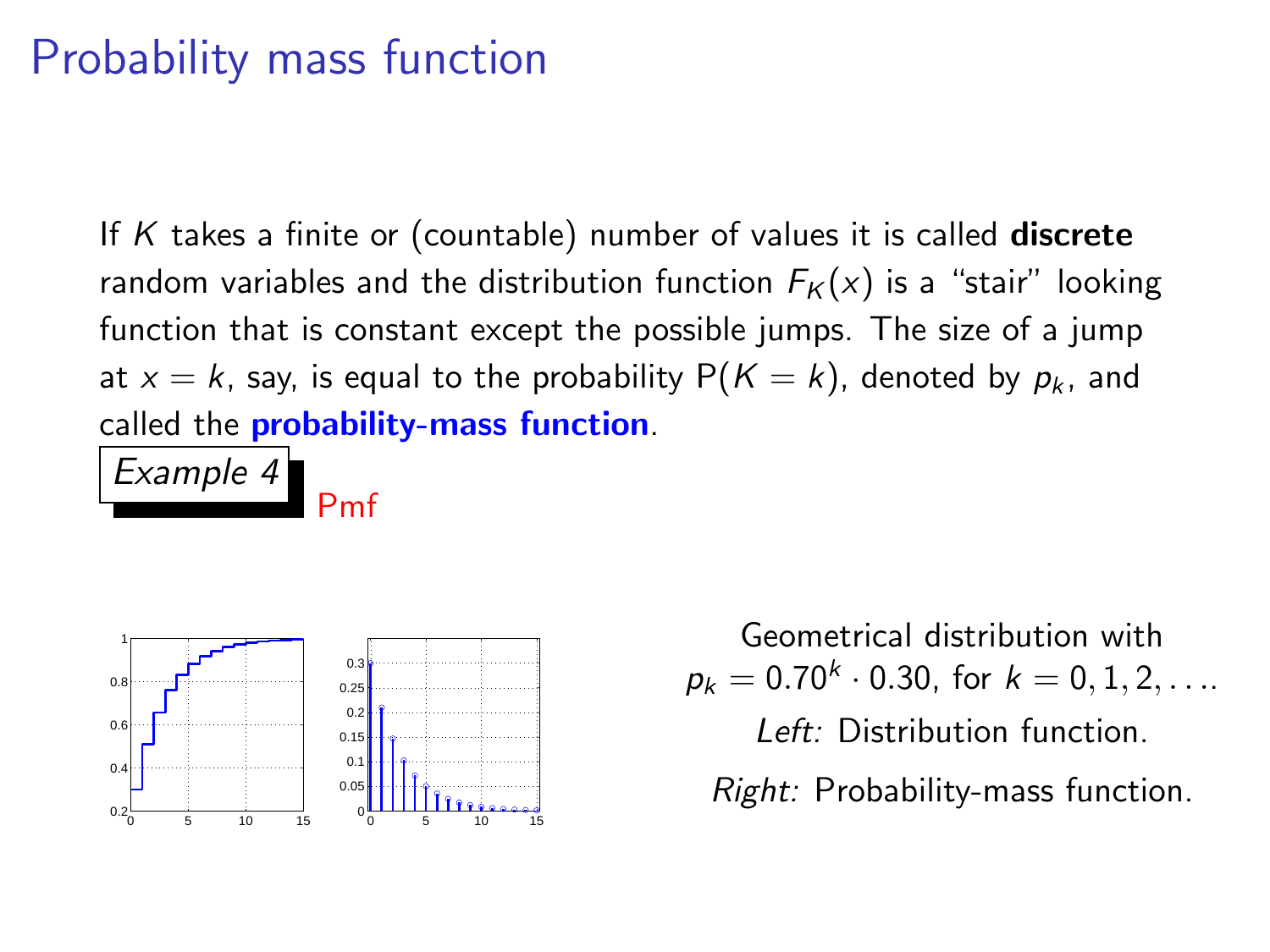## Counting variables

Geometric probability-mass function:

$$
P(K = k) = p(1-p)^k, \quad k = 0, 1, 2, ...
$$

Binomial probability-mass function:

$$
P(K = k) = p_k = {n \choose k} p^k (1-p)^{n-k}, \quad k = 0, 1, 2, ..., n
$$

Poisson probability-mass function:

$$
P(K = k) = e^{-m} \frac{m^k}{k!}, \qquad k = 0, 1, 2, ...
$$

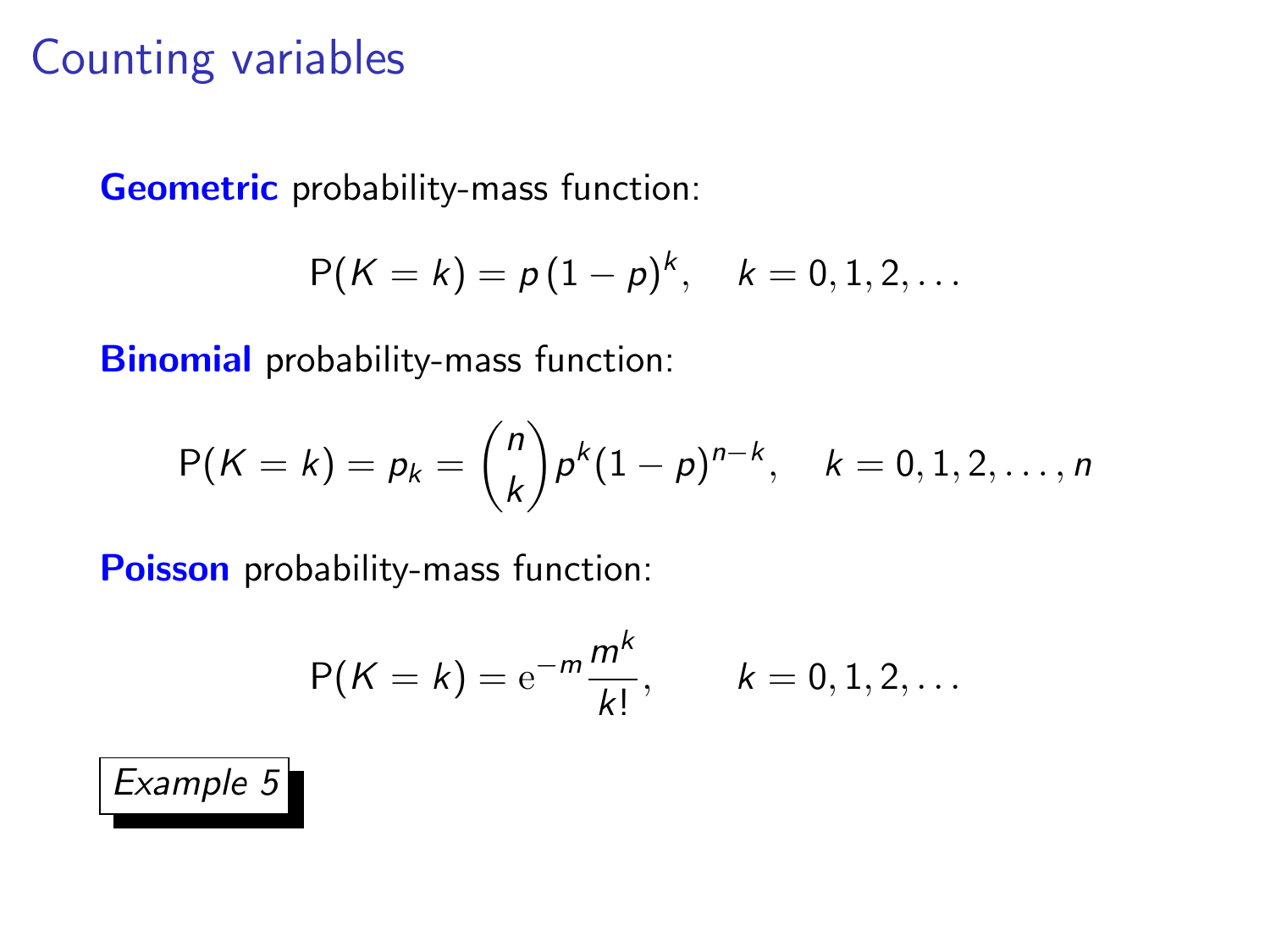## Ladislaus Bortkiewicz



Important book published in 1898: Das Gesetz der kleinen Zahlen

Ladislaus Bortkiewicz (1868-1931)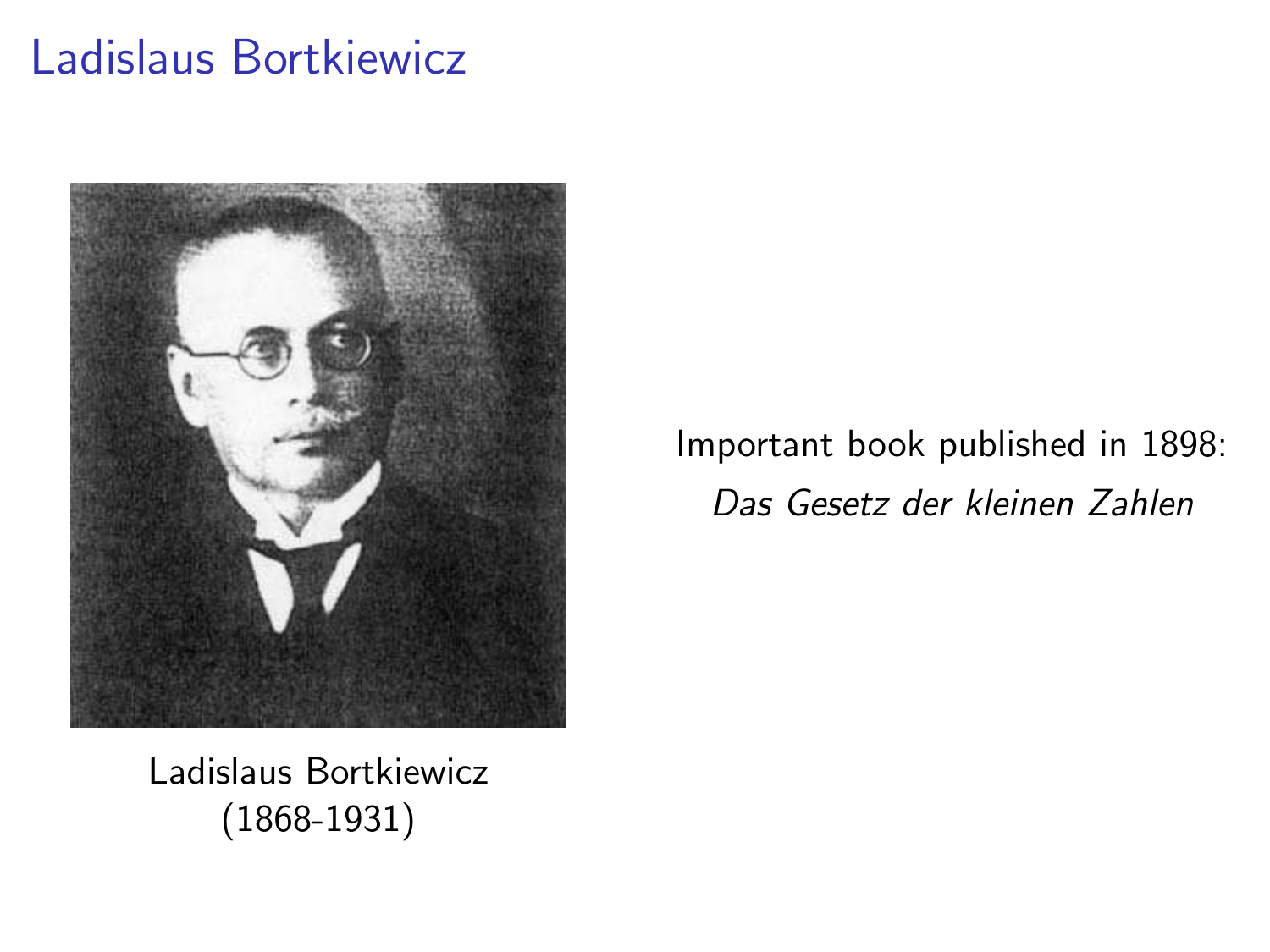## Law of Small Numbers

If an experiment is carried out by  $n$  independent trials and the probability for "success" in each trial is  $p$ , then the number of successes  $K$  is given by the binomial distribution:

 $K \in \text{Bin}(n, p)$ .

If  $n \to \infty$  and  $p \to 0$  so that  $m = n \cdot p$  is constant, we have approximately that

 $K \in Po(np)$ .

(The approximation is satisfactory if  $p < 0.1$  and  $n > 10$ .)

#### Example 6

Let  $p$  be probability that accident occurs during one year, n be number of structures (years) then number of accidents during one year  $K \in Po(np)$ , example of accident.

Example 7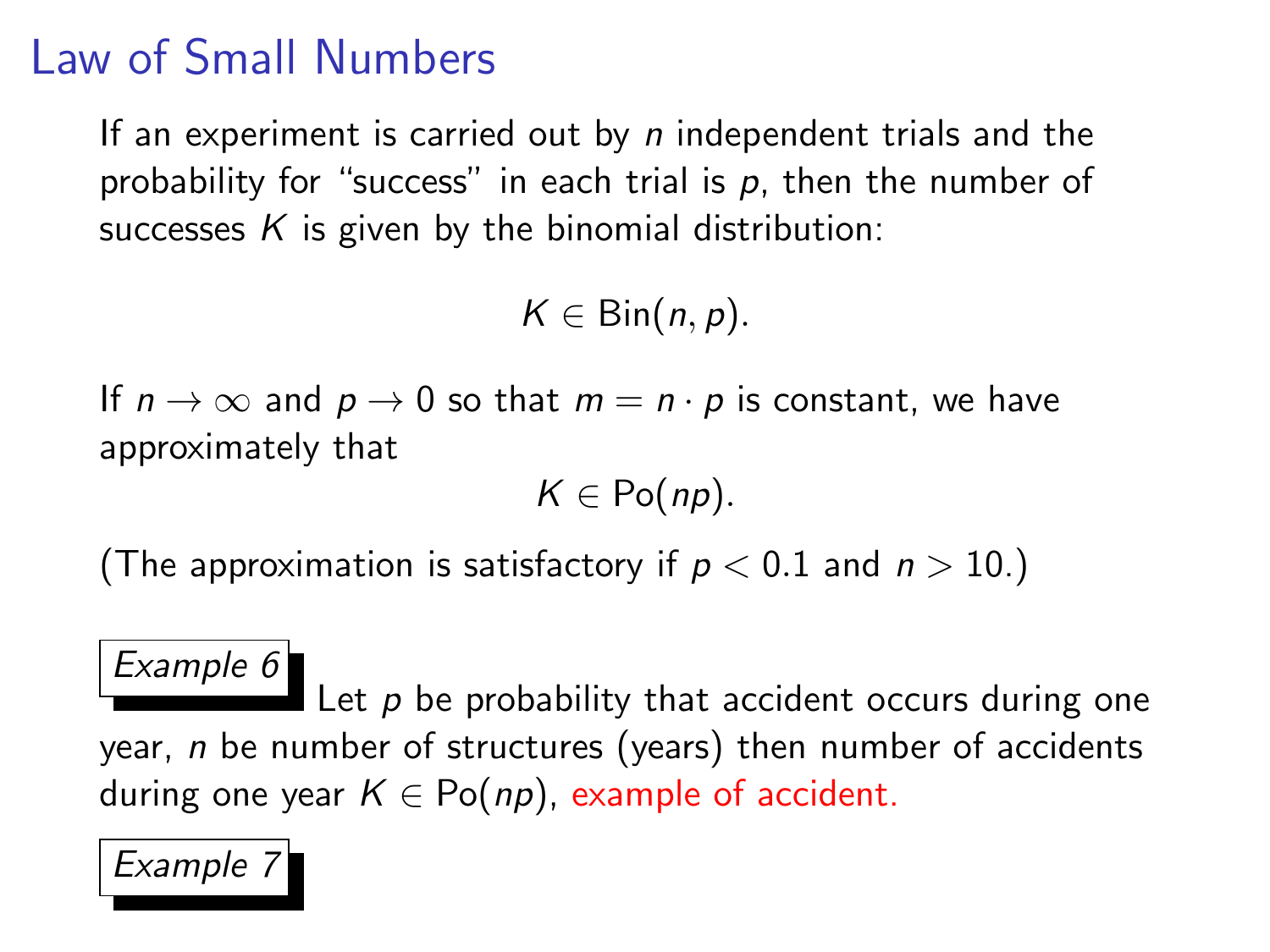## CDF - defining properties:

Any function  $F(x)$  satisfying the following three properties is a distribution of some random variable:

 $\blacktriangleright$  The distribution function  $F_X(x)$  is non-decreasing function.

$$
\blacktriangleright F_X(-\infty) = 0 \text{ while } F_X(+\infty) = 1.
$$

 $\blacktriangleright$   $F_X(x)$  is right continuous.

If  $F_X(x)$  is continuous then  $P(X = x) = 0$  for all x and X is called continuous. The derivative  $f_X(x) = F'_X(x)$  is called probability density function (pdf) and

$$
F_X(x)=\int_{-\infty}^x f_X(z)\,dz.
$$

Hence any positive function that integrates to one defines a cdf.

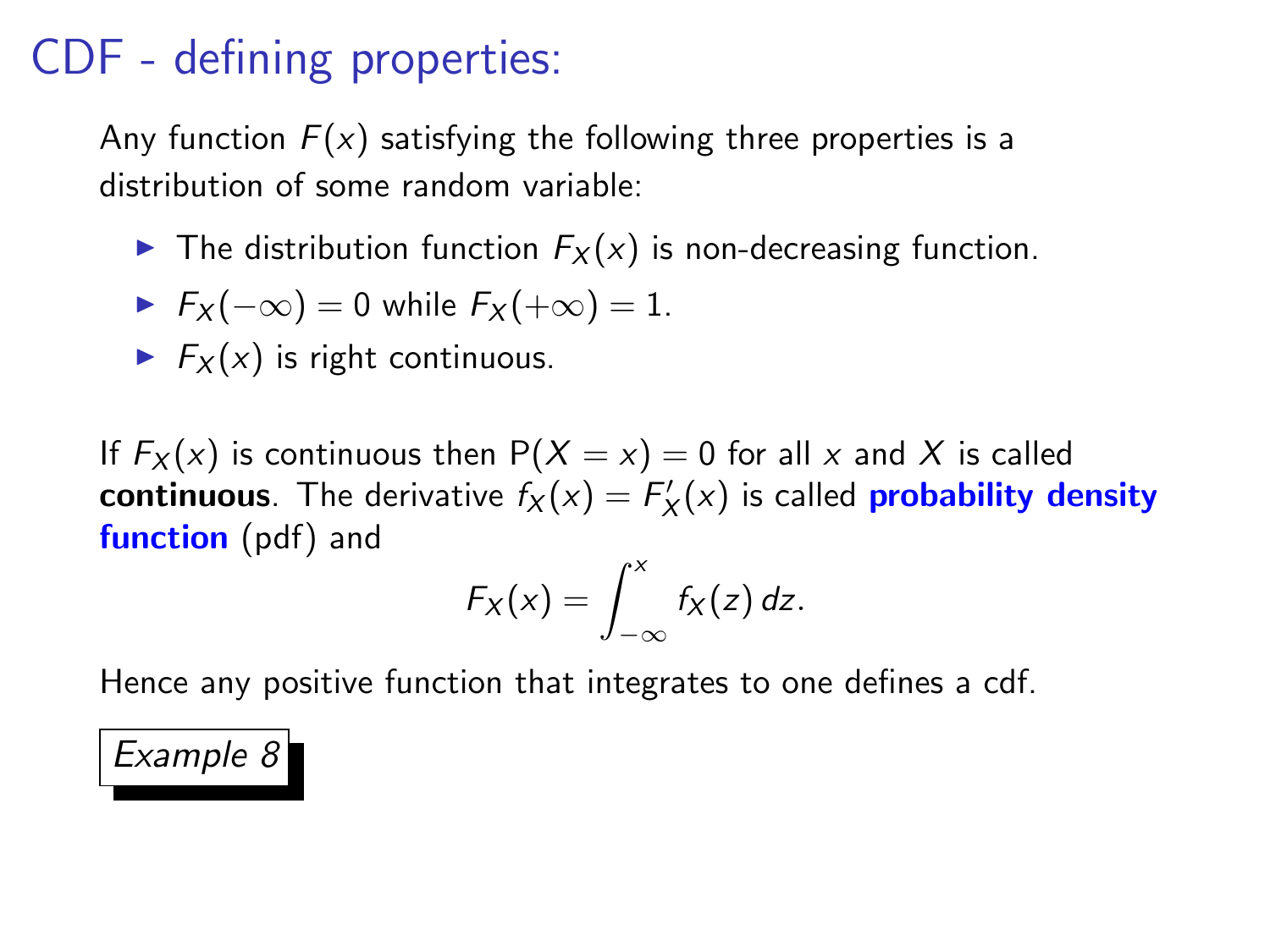## Normal pdf- and cdf-function:

The cdf of standard normal cdf is defined through its pdf-function:

$$
P(X \le x) = \Phi(x) = \int_{-\infty}^{x} \frac{1}{\sqrt{2\pi}} e^{-\xi^2/2} d\xi.
$$

**The class of normal distributed variables**  $Y = m + \sigma X$ , where  $m, \sigma > 0$  are constants is extremely versatile. From a theoretical point of view, it has many advantageous features; in addition, variability of measurements of quantities in science and technology are often well described by normal distributions.



Example 9

Normalized histogram of weights of 750 newborn children in Malmö.

Solid line the normal pdf with  $m = 3400$  g,  $\sigma = 570$  g.

Is this a good model? Have girls and boys the same weights variability?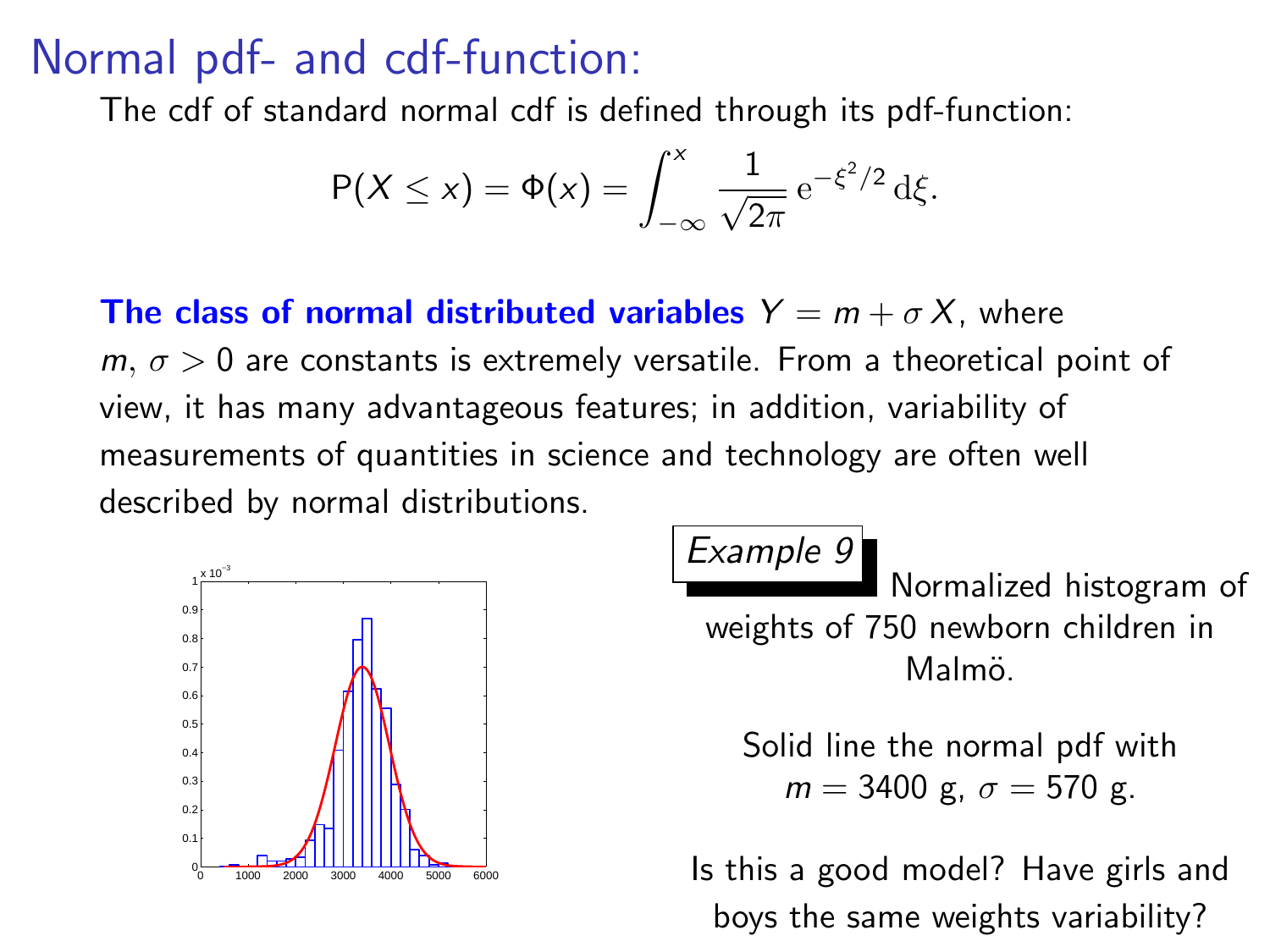## Example: Normal cdf -  $\Phi(x)$ -function:

This table gives function values of  $\Phi(x)$ ,  $x \ge 0$ . For negative values of x, use that  $\Phi(-x) = 1 - \Phi(x)$ .

| $\bar{x}$ | 0.00   | 0.01   | 0.02   | 0.03   | 0.04    | 0.05   | 0.06   | 0.07   | 0.08   | 0.09   |
|-----------|--------|--------|--------|--------|---------|--------|--------|--------|--------|--------|
| 0.0       | 0.5000 | 0.5040 | 0.5080 | 0.5120 | 0.5160  | 0.5199 | 0.5239 | 0.5279 | 0.5319 | 0.5359 |
| 0.1       | 0.5398 | 0.5438 | 0.5478 | 0.5517 | 0.5557  | 0.5596 | 0.5636 | 0.5675 | 0.5714 | 0.5753 |
| 0.2       | 0.5793 | 0.5832 | 0.5871 | 0.5910 | 0.5948  | 0.5987 | 0.6026 | 0.6064 | 0.6103 | 0.6141 |
| 0.3       | 0.6179 | 0.6217 | 0.6255 | 0.6293 | 0.6331  | 0.6368 | 0.6406 | 0.6443 | 0.6480 | 0.6517 |
| 0.4       | 0.6554 | 0.6591 | 0.6628 | 0.6664 | 0.67600 | 0.6736 | 0.6772 | 0.6808 | 0.6844 | 0.6879 |
| 0.5       | 0.6915 | 0.6950 | 0.6985 | 0.7019 | 0.7054  | 0.7088 | 0.7123 | 0.7157 | 0.7190 | 0.7224 |
| 0.6       | 0.7257 | 0.7291 | 0.7324 | 0.7357 | 0.7389  | 0.7422 | 0.7454 | 0.7486 | 0.7517 | 0.7519 |
| 0.7       | 0.7580 | 0.7611 | 0.7642 | 0.7673 | 0.7704  | 0.7734 | 0.7764 | 0.7794 | 0.7823 | 0.7852 |
| 0.8       | 0.7881 | 0.7910 | 0.7939 | 0.7967 | 0.7995  | 0.8023 | 0.8051 | 0.8078 | 0.8106 | 0.8133 |
| 0.9       | 0.8159 | 0.8186 | 0.8212 | 0.8238 | 0.8264  | 0.8289 | 0.8315 | 0.8340 | 0.8365 | 0.8389 |
| 1.0       | 0.8413 | 0.8438 | 0.8461 | 0.8485 | 0.8508  | 0.8531 | 0.8554 | 0.8577 | 0.8599 | 0.8621 |
| 1.1       | 0.8643 | 0.8665 | 0.8686 | 0.8708 | 0.8729  | 0.8749 | 0.8770 | 0.8790 | 0.8810 | 0.8830 |
| 1.2       | 0.8849 | 0.8869 | 0.8888 | 0.8907 | 0.8925  | 0.8944 | 0.8962 | 0.8980 | 0.8997 | 0.9015 |
| 1.3       | 0.9032 | 0.9049 | 0.9066 | 0.9082 | 0.9099  | 0.9115 | 0.9131 | 0.9147 | 0.9162 | 0.9177 |
| 1.4       | 0.9192 | 0.9297 | 0.9222 | 0.9236 | 0.9251  | 0.9265 | 0.9279 | 0.9292 | 0.9306 | 0.9319 |
| 1.5       | 0.9332 | 0.9345 | 0.9357 | 0.9370 | 0.9382  | 0.9394 | 0.9406 | 0.9418 | 0.9429 | 0.9441 |
| 1.6       | 0.9452 | 0.9463 | 0.9474 | 0.9484 | 0.9495  | 0.9505 | 0.9515 | 0.9525 | 0.9535 | 0.9545 |
| 1.7       | 0.9554 | 0.9564 | 0.9573 | 0.9582 | 0.9591  | 0.9599 | 0.9608 | 0.9616 | 0.9625 | 0.9633 |
| 1.8       | 0.9641 | 0.9649 | 0.9656 | 0.9664 | 0.9671  | 0.9678 | 0.9686 | 0.9693 | 0.9699 | 0.9706 |
| 1.9       | 0.9713 | 0.9719 | 0.9726 | 0.9732 | 0.9738  | 0.9744 | 0.9750 | 0.9756 | 0.9761 | 0.9767 |
| 2.0       | 0.9772 | 0.9778 | 0.9783 | 0.9788 | 0.9793  | 0.9798 | 0.9803 | 0.9808 | 0.9812 | 0.9817 |
| $2.1\,$   | 0.9821 | 0.9826 | 0.9830 | 0.9834 | 0.9838  | 0.9842 | 0.9846 | 0.9850 | 0.9854 | 0.9857 |
| 2.2       | 0.9861 | 0.9864 | 0.9868 | 0.9871 | 0.9875  | 0.9878 | 0.9881 | 0.9884 | 0.9887 | 0.9890 |
| 2.3       | 0.9893 | 0.9896 | 0.9898 | 0.9901 | 0.9904  | 0.9906 | 0.9909 | 0.9911 | 0.9913 | 0.9916 |
| 2.4       | 0.9918 | 0.9920 | 0.9922 | 0.9925 | 0.9927  | 0.9929 | 0.9931 | 0.9932 | 0.9934 | 0.9936 |
| 2.5       | 0.9938 | 0.9940 | 0.9941 | 0.9943 | 0.9945  | 0.9946 | 0.9948 | 0.9949 | 0.9951 | 0.9952 |
| 2.6       | 0.9953 | 0.9955 | 0.9956 | 0.9957 | 0.9959  | 0.9960 | 0.9961 | 0.9962 | 0.9963 | 0.9964 |
| 2.7       | 0.9965 | 0.9966 | 0.9967 | 0.9968 | 0.9969  | 0.9970 | 0.9971 | 0.9972 | 0.9973 | 0.9974 |
| 2.8       | 0.9974 | 0.9975 | 0.9976 | 0.9977 | 0.9977  | 0.9978 | 0.9979 | 0.9979 | 0.9980 | 0.9981 |
| 2.9       | 0.9981 | 0.9982 | 0.9982 | 0.9983 | 0.9984  | 0.9984 | 0.9985 | 0.9985 | 0.9986 | 0.9986 |
| 3.0       | 0.9987 | 0.9987 | 0.9987 | 0.9988 | 0.9988  | 0.9989 | 0.9989 | 0.9989 | 0.9990 | 0.9990 |
| 3.1       | 0.9990 | 0.9991 | 0.9991 | 0.9991 | 0.9992  | 0.9992 | 0.9992 | 0.9992 | 0.9993 | 0.9993 |
| 3.2       | 0.9993 | 0.9993 | 0.9994 | 0.9994 | 0.9994  | 0.9994 | 0.9994 | 0.9995 | 0.9995 | 0.9995 |
| 3.3       | 0.9995 | 0.9995 | 0.9996 | 0.9996 | 0.9996  | 0.9996 | 0.9996 | 0.9996 | 0.9996 | 0.9997 |
| 3.4       | 0.9997 | 0.9997 | 0.9997 | 0.9997 | 0.9997  | 0.9997 | 0.9997 | 0.9997 | 0.9997 | 0.9998 |
| 3.5       | 0.9998 | 0.9998 | 0.9998 | 0.9998 | 0.9998  | 0.9998 | 0.9998 | 0.9998 | 0.9998 | 0.9998 |
| 3.6       | 0.9998 | 0.9998 | 0.9999 | 0.9999 | 0.9999  | 0.9999 | 0.9999 | 0.9999 | 0.9999 | 0.9999 |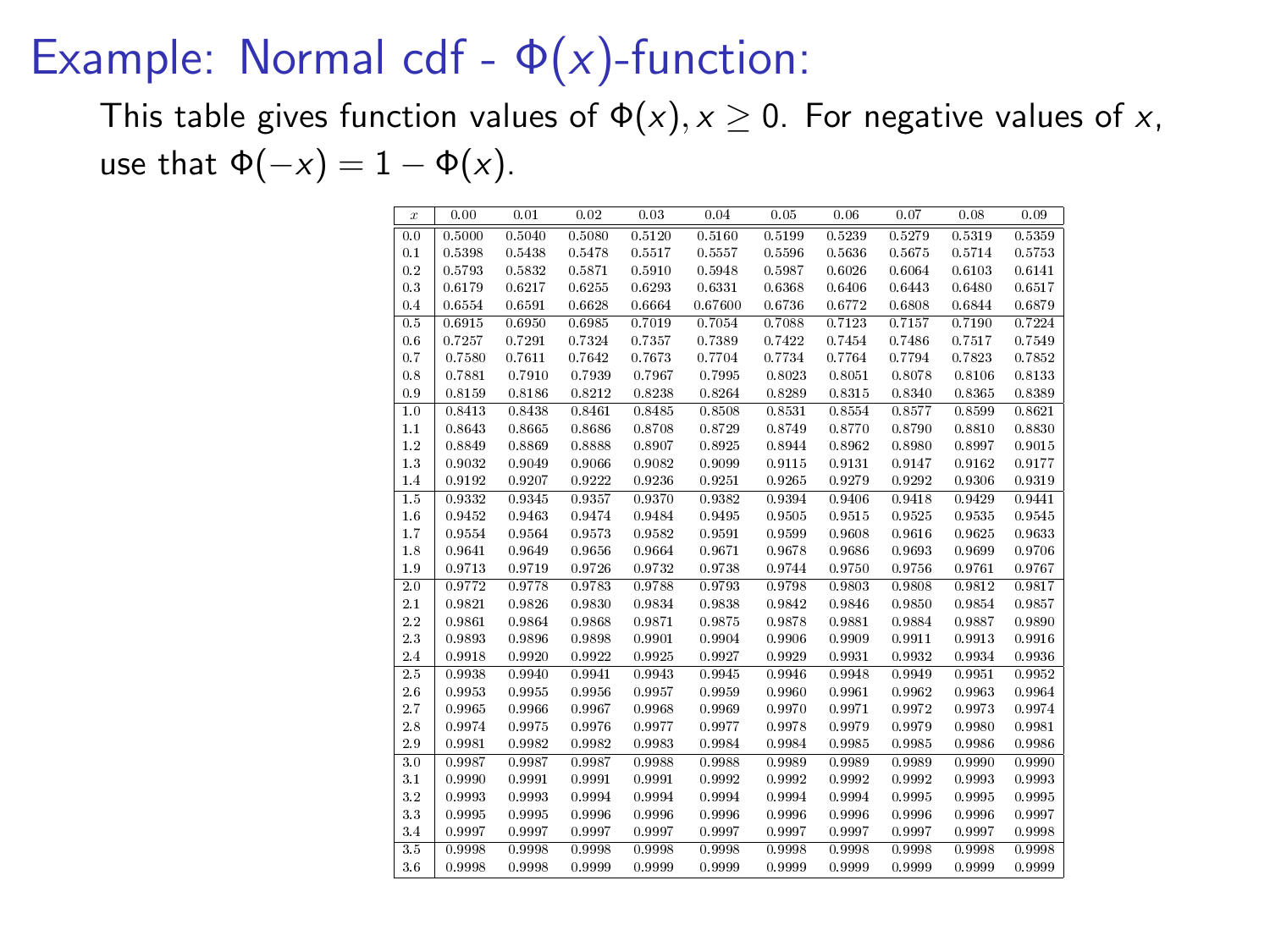#### Classes of distributions - scale and location parameters

For a r.v. X having  $F_X(x)$  a random variable  $Y = aX + b$  has distribution

$$
F_Y(y) = P(Y \le y) = P(X \le (y - b)/a) = F_X((y - b)/a)
$$

where a and  $b$  are deterministic constants (may be unknown).

If two variables  $X$  and Y have distributions satisfying the equation

$$
F_Y(y) = F_X\left(\frac{y-b}{a}\right)
$$

for some constants a and b, we say that the distributions  $F_Y$  and  $F_X$ belong to the same class;  $a$  is called scale parameter and  $b$  is called location parameter.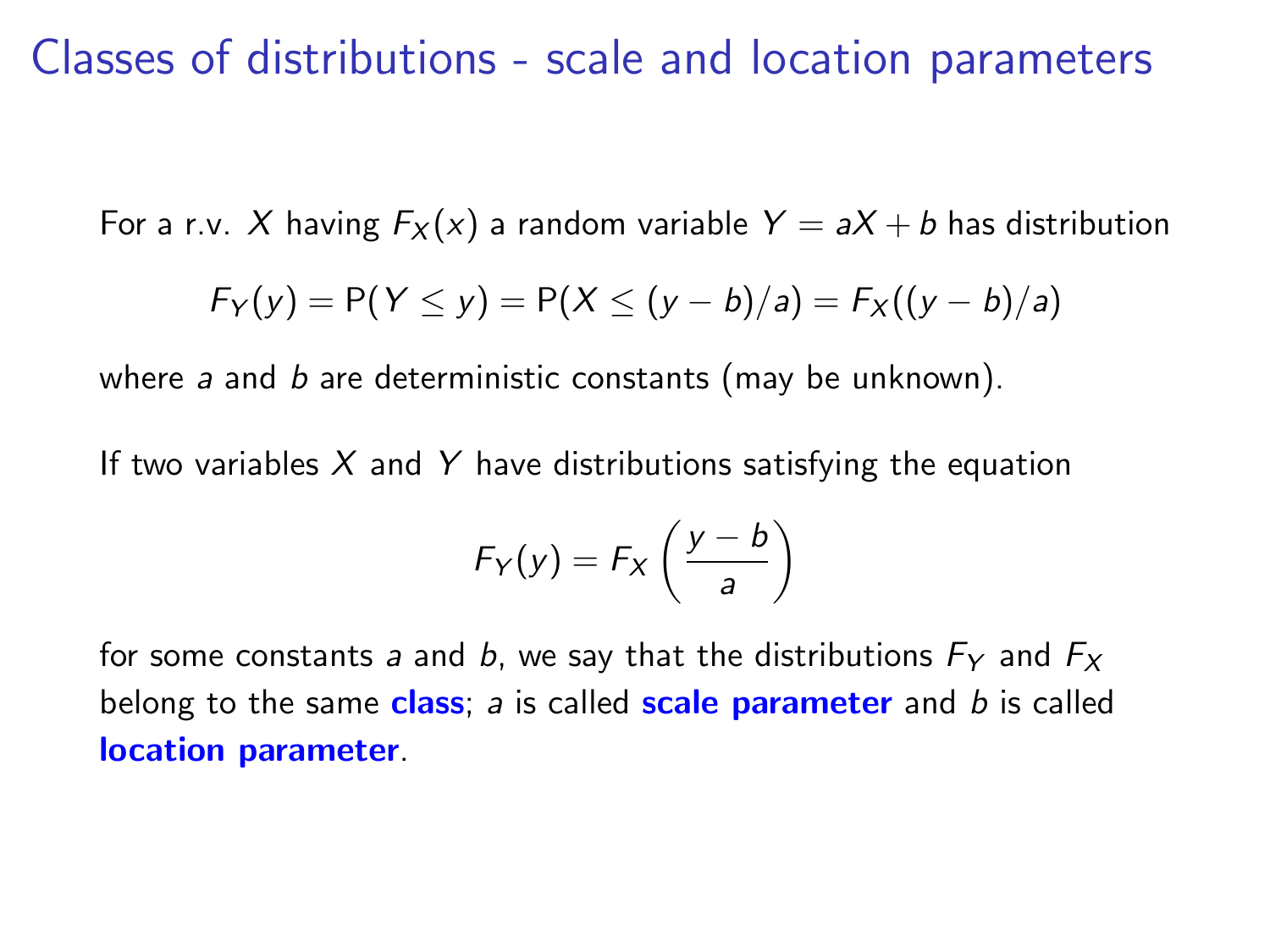### Standard Distributions

1

In this course we shall meet many classes of discrete cdf: Binomial,

Geometrical, Poisson, ...; and continuous cdf: uniform, normal

This additional sur-

(Gaussian), log-normal, exponential,  $\chi^2$ , Weibull, Gumbel, beta ...

| Distribution                                                  |                                                                                                                                             |
|---------------------------------------------------------------|---------------------------------------------------------------------------------------------------------------------------------------------|
| Beta distribution, $Beta(a, b)$                               | $f(x) = \frac{\Gamma(a+b)}{\Gamma(a)\Gamma(b)} x^{a-1} (1-x)^{b-1}, \ 0 < x < 1$                                                            |
| Binomial distribution, $Bin(n, p)$                            | $p_k = \binom{n}{k} p^k (1-p)^{n-k}$ , $k = 0, 1, , n$                                                                                      |
| First success distribution                                    | $p_k = p(1-p)^{k-1}, \quad k = 1, 2, 3, \dots$                                                                                              |
| Geometric distribution                                        | $p_k = p(1-p)^k$ , $k = 0, 1, 2, $                                                                                                          |
| Poisson distribution, $Po(m)$                                 | $p_k = e^{-m} \frac{m^k}{k!}, \quad k = 0, 1, 2, \dots$                                                                                     |
| Exponential distribution, $Exp(a)$                            | $F(x) = 1 - e^{-x/a}$ , $x > 0$                                                                                                             |
| Gamma distribution, $Gamma(a, b)$                             | $f(x) = \frac{b^a}{\Gamma(a)} x^{a-1} e^{-bx}, \quad x \ge 0$                                                                               |
| Gumbel distribution                                           | $F(x) = e^{-e^{-(x-b)/a}}, \quad x \in \mathbb{R}$                                                                                          |
| Normal distribution, $N(m, \sigma^2)$                         | $f(x) = \frac{1}{\sigma \sqrt{2\pi}} e^{-(x-m)^2/2\sigma^2}, \quad x \in \mathbb{R}$<br>$F(x) = \Phi((x-m)/\sigma), \quad x \in \mathbb{R}$ |
| Log-normal distribution, $\ln X \in \mathcal{N}(m, \sigma^2)$ | $F(x) = \Phi(\frac{\ln x - m}{x}), \quad x > 0$                                                                                             |
| Uniform distribution, $U(a, b)$                               | $f(x) = 1/(b - a), \quad a \leq x \leq b$                                                                                                   |
| Weibull distribution                                          | $F(x) = 1 - e^{-\left(\frac{x-b}{a}\right)^c}$ $x > b$                                                                                      |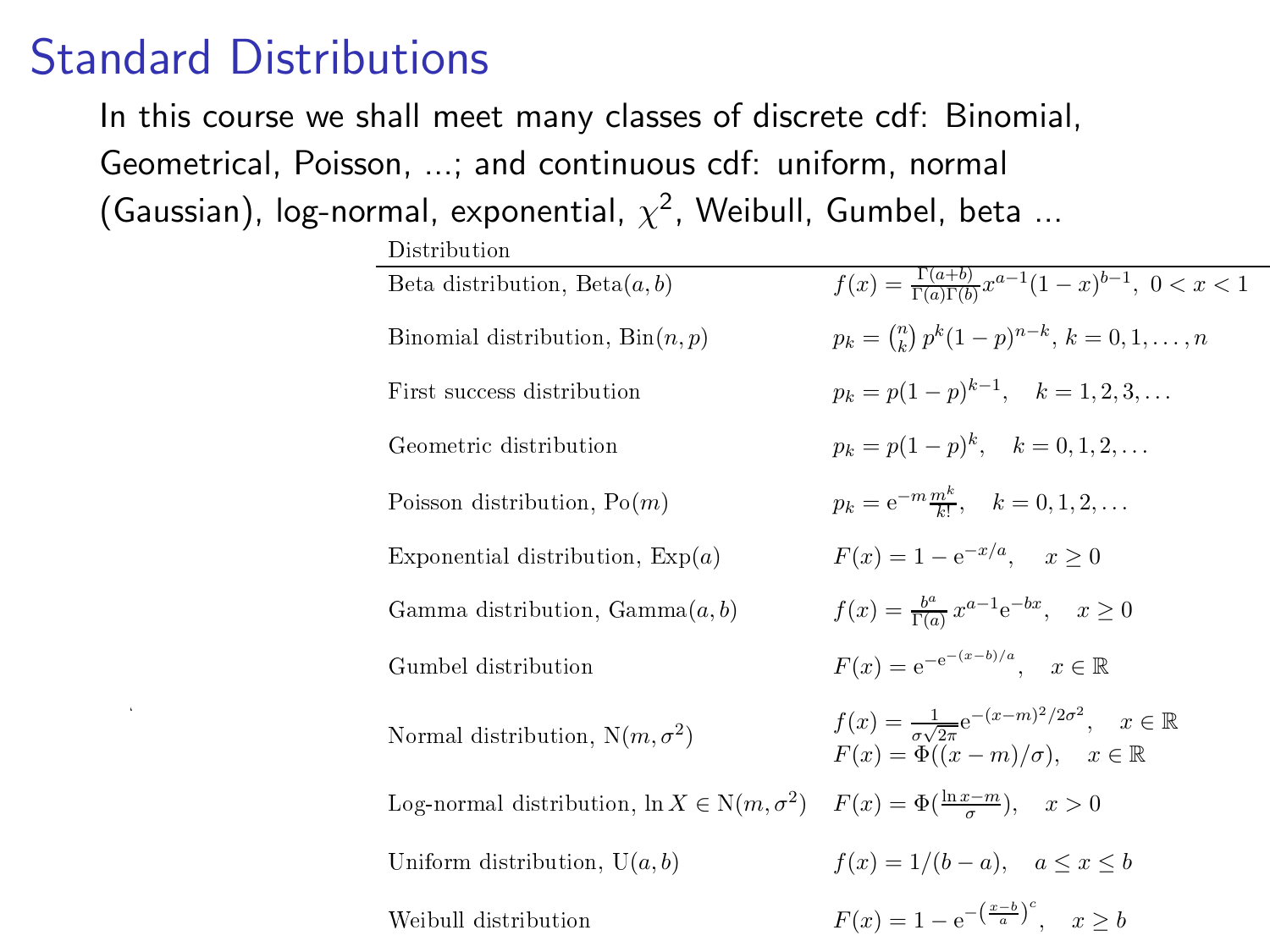## **Quantiles**

The  $\alpha$  quantile  $x_{\alpha}$ ,  $0 \le \alpha \le 1$ , is a generalization of the concepts of median and quartiles and is defined as follows:

The quantile  $x_{\alpha}$  for a random variable X is defined by the following relations:

$$
P(X \le x_\alpha) = 1 - \alpha, \quad x_\alpha = F^-(1 - \alpha).
$$

In some textbooks, quantiles are defined by the relation  $P(X \le x_\alpha) = \alpha$ ; then the inverse function  $F^-(y)$  could be called the "quantile function".

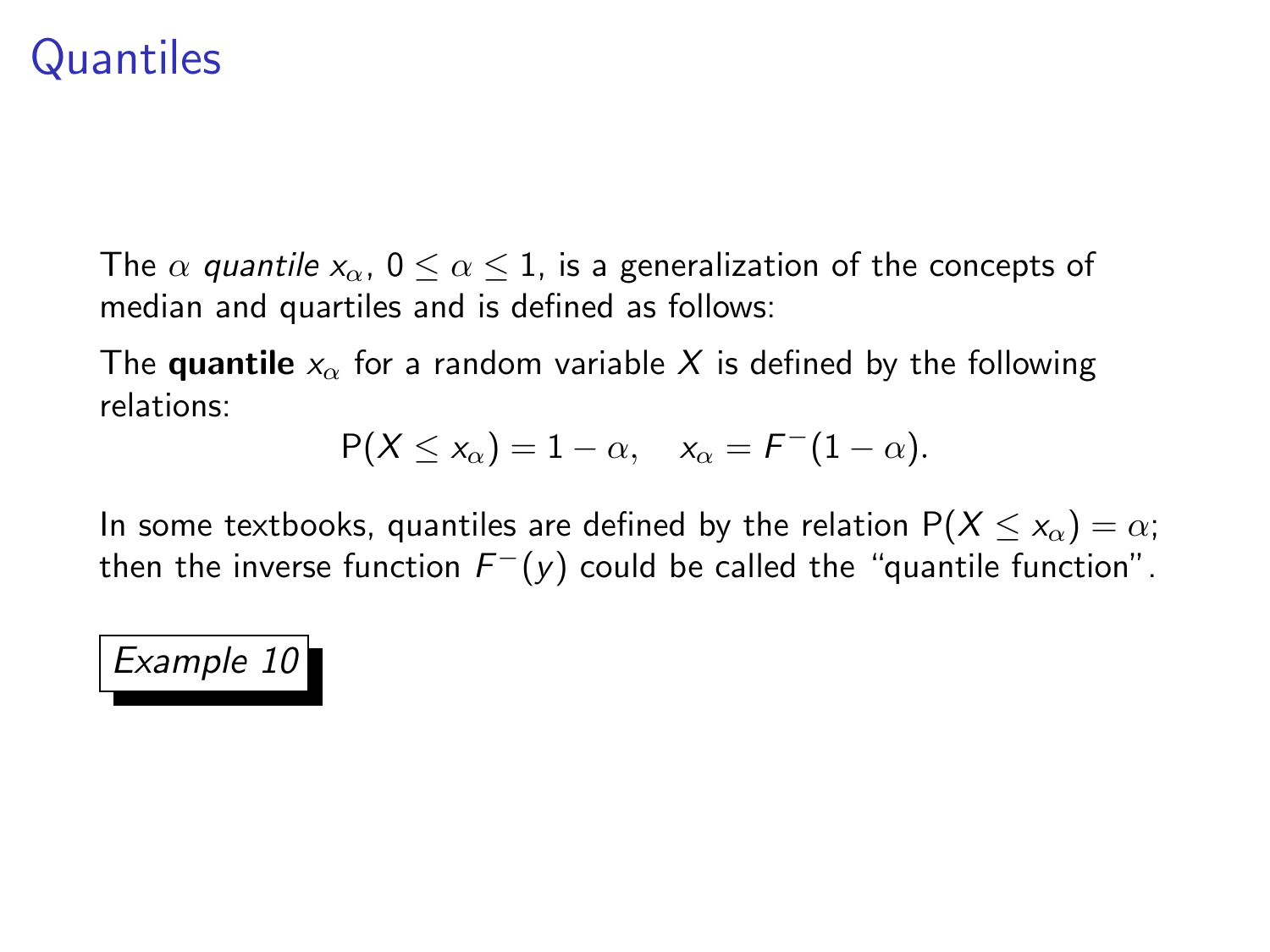# Example: Finding  $\lambda_{\alpha}$ , i.e. quantiles of N(0,1) cdf

| $\boldsymbol{x}$ | 0.00   | 0.01   | 0.02   | 0.03   | 0.04    | 0.05   | 0.06   | 0.07   | 0.08   | 0.09   |
|------------------|--------|--------|--------|--------|---------|--------|--------|--------|--------|--------|
| 0.0              | 0.5000 | 0.5040 | 0.5080 | 0.5120 | 0.5160  | 0.5199 | 0.5239 | 0.5279 | 0.5319 | 0.5359 |
| 0.1              | 0.5398 | 0.5438 | 0.5478 | 0.5517 | 0.5557  | 0.5596 | 0.5636 | 0.5675 | 0.5714 | 0.5753 |
| 0.2              | 0.5793 | 0.5832 | 0.5871 | 0.5910 | 0.5948  | 0.5987 | 0.6026 | 0.6064 | 0.6103 | 0.6141 |
| 0.3              | 0.6179 | 0.6217 | 0.6255 | 0.6293 | 0.6331  | 0.6368 | 0.6406 | 0.6443 | 0.6480 | 0.6517 |
| 0.4              | 0.6554 | 0.6591 | 0.6628 | 0.6664 | 0.67600 | 0.6736 | 0.6772 | 0.6808 | 0.6844 | 0.6879 |
| 0.5              | 0.6915 | 0.6950 | 0.6985 | 0.7019 | 0.7054  | 0.7088 | 0.7123 | 0.7157 | 0.7190 | 0.7224 |
| 0.6              | 0.7257 | 0.7291 | 0.7324 | 0.7357 | 0.7389  | 0.7422 | 0.7454 | 0.7486 | 0.7517 | 0.7549 |
| 0.7              | 0.7580 | 0.7611 | 0.7642 | 0.7673 | 0.7704  | 0.7734 | 0.7764 | 0.7794 | 0.7823 | 0.7852 |
| 0.8              | 0.7881 | 0.7910 | 0.7939 | 0.7967 | 0.7995  | 0.8023 | 0.8051 | 0.8078 | 0.8106 | 0.8133 |
| 0.9              | 0.8159 | 0.8186 | 0.8212 | 0.8238 | 0.8264  | 0.8289 | 0.8315 | 0.8340 | 0.8365 | 0.8389 |
| 1.0              | 0.8413 | 0.8438 | 0.8461 | 0.8485 | 0.8508  | 0.8531 | 0.8551 | 0.8577 | 0.8599 | 0.8621 |
| 1.1              | 0.8643 | 0.8665 | 0.8686 | 0.8708 | 0.8729  | 0.8749 | 0.8770 | 0.8790 | 0.8810 | 0.8830 |
| 1.2              | 0.8849 | 0.8869 | 0.8888 | 0.8907 | 0.8925  | 0.8944 | 0.8962 | 0.8980 | 0.8997 | 0.9015 |
| 1.3              | 0.9032 | 0.9049 | 0.9066 | 0.9082 | 0.9099  | 0.9115 | 0.9131 | 0.9147 | 0.9162 | 0.9177 |
| 1.4              | 0.9192 | 0.9297 | 0.9222 | 0.9236 | 0.9251  | 0.9265 | 0.9279 | 0.9292 | 0.9306 | 0.9319 |
| 1.5              | 0.9332 | 0.9345 | 0.9357 | 0.9370 | 0.9382  | 0.9394 | 0.9406 | 0.9418 | 0.9429 | 0.9441 |
| 1.6              | 0.9452 | 0.9463 | 0.9474 | 0.9484 | 0.9495  | 0.9505 | 0.9515 | 0.9525 | 0.9535 | 0.9545 |
| 1.7              | 0.9554 | 0.9564 | 0.9573 | 0.9582 | 0.9591  | 0.9599 | 0.9608 | 0.9616 | 0.9625 | 0.9633 |
| 1.8              | 0.9641 | 0.9649 | 0.9656 | 0.9664 | 0.9671  | 0.9678 | 0.9686 | 0.9693 | 0.9699 | 0.9706 |
| 1.9              | 0.9713 | 0.9719 | 0.9726 | 0.9732 | 0.9738  | 0.9744 | 0.9750 | 0.9756 | 0.9761 | 0.9767 |
| 2.0              | 0.9772 | 0.9778 | 0.9783 | 0.9788 | 0.9793  | 0.9798 | 0.9803 | 0.9808 | 0.9812 | 0.9817 |
| 2.1              | 0.9821 | 0.9826 | 0.9830 | 0.9834 | 0.9838  | 0.9842 | 0.9846 | 0.9850 | 0.9854 | 0.9857 |
| 2.2              | 0.9861 | 0.9864 | 0.9868 | 0.9871 | 0.9875  | 0.9878 | 0.9881 | 0.9884 | 0.9887 | 0.9890 |
| 2.3              | 0.9893 | 0.9896 | 0.9898 | 0.9901 | 0.9904  | 0.9906 | 0.9909 | 0.9911 | 0.9913 | 0.9916 |
| 2.4              | 0.9918 | 0.9920 | 0.9922 | 0.9925 | 0.9927  | 0.9929 | 0.9931 | 0.9932 | 0.9934 | 0.9936 |
| 2.5              | 0.9938 | 0.9940 | 0.9941 | 0.9943 | 0.9945  | 0.9946 | 0.9948 | 0.9949 | 0.9951 | 0.9952 |
| 2.6              | 0.9953 | 0.9955 | 0.9956 | 0.9957 | 0.9959  | 0.9960 | 0.9961 | 0.9962 | 0.9963 | 0.9964 |
| 2.7              | 0.9965 | 0.9966 | 0.9967 | 0.9968 | 0.9969  | 0.9970 | 0.9971 | 0.9972 | 0.9973 | 0.9974 |
| 2.8              | 0.9974 | 0.9975 | 0.9976 | 0.9977 | 0.9977  | 0.9978 | 0.9979 | 0.9979 | 0.9980 | 0.9981 |
| 2.9              | 0.9981 | 0.9982 | 0.9982 | 0.9983 | 0.9984  | 0.9984 | 0.9985 | 0.9985 | 0.9986 | 0.9986 |
| 3.0              | 0.9987 | 0.9987 | 0.9987 | 0.9988 | 0.9988  | 0.9989 | 0.9989 | 0.9989 | 0.9990 | 0.9990 |
| 3.1              | 0.9990 | 0.9991 | 0.9991 | 0.9991 | 0.9992  | 0.9992 | 0.9992 | 0.9992 | 0.9993 | 0.9993 |
| 3.2              | 0.9993 | 0.9993 | 0.9994 | 0.9994 | 0.9994  | 0.9994 | 0.9994 | 0.9995 | 0.9995 | 0.9995 |
| 3.3              | 0.9995 | 0.9995 | 0.9996 | 0.9996 | 0.9996  | 0.9996 | 0.9996 | 0.9996 | 0.9996 | 0.9997 |
| 3.4              | 0.9997 | 0.9997 | 0.9997 | 0.9997 | 0.9997  | 0.9997 | 0.9997 | 0.9997 | 0.9997 | 0.9998 |
| 3.5              | 0.9998 | 0.9998 | 0.9998 | 0.9998 | 0.9998  | 0.9998 | 0.9998 | 0.9998 | 0.9998 | 0.9998 |
| 3.6              | 0.9998 | 0.9998 | 0.9999 | 0.9999 | 0.9999  | 0.9999 | 0.9999 | 0.9999 | 0.9999 | 0.9999 |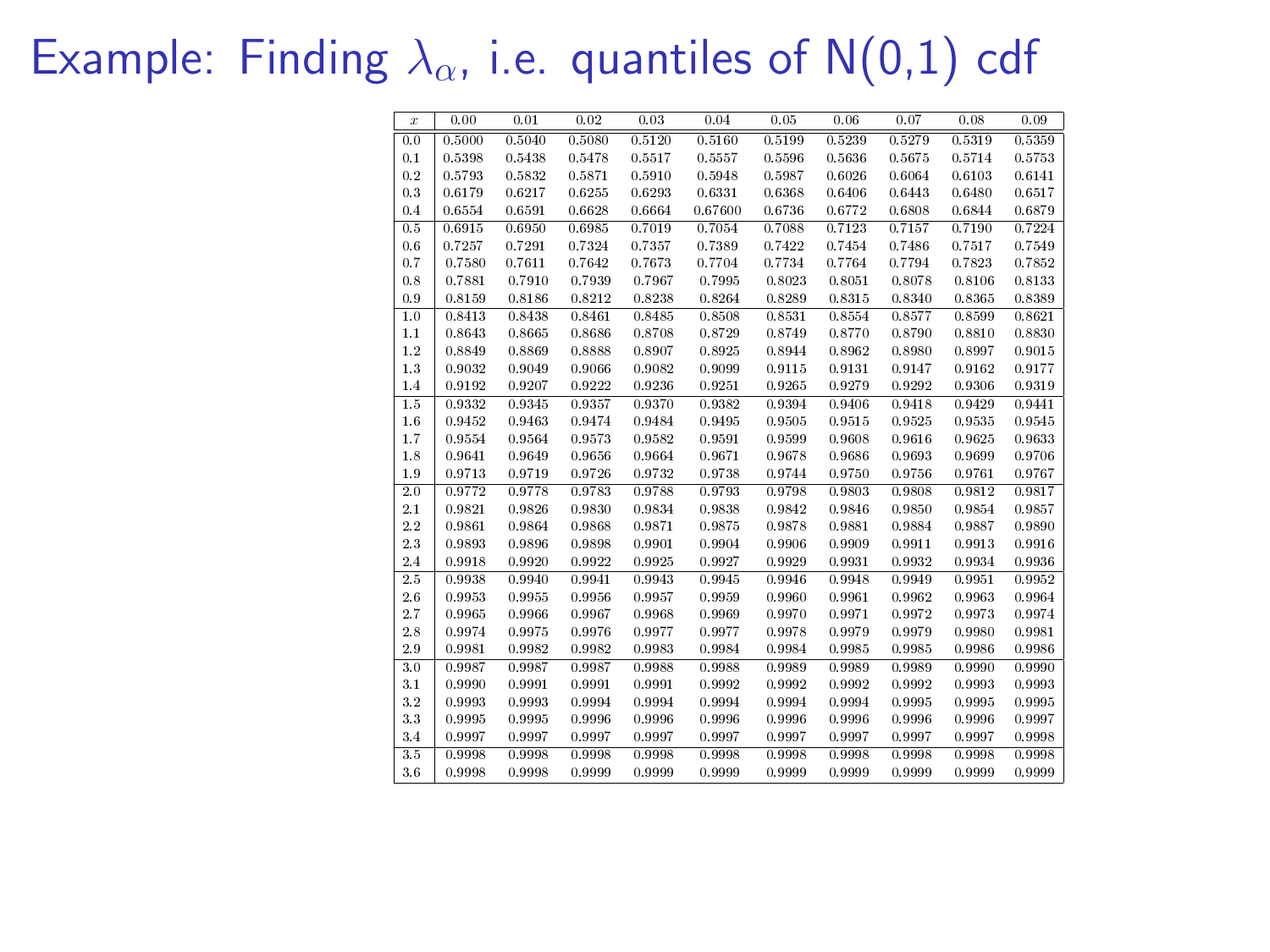#### Independent random variables

The variables  $X_1$  and  $X_2$  with distributions  $F_1(x)$  and  $F_2(x)$ , respectively, are **independent** if for all values  $x_1$  and  $x_2$ 

$$
P(X_1 \le x_1 \text{ and } X_2 \le x_2) = F_1(x_1) \cdot F_2(x_2).
$$

Similarly, variables  $X_1, X_2, \ldots, X_n$  are **independent** if for all  $x_1, x_2, \ldots, x_n$ 

$$
P(X_1 \le x_1, X_2 \le x_2, ..., X_n \le x_n) = F_1(x_1) \cdot F_2(x_2) \cdot ... \cdot F_n(x_n).
$$

If in addition, for all i,  $F_i(x) = F(x)$  then  $X_1, X_2, \ldots, X_n$  are called independent, identically distributed variables (iid variables).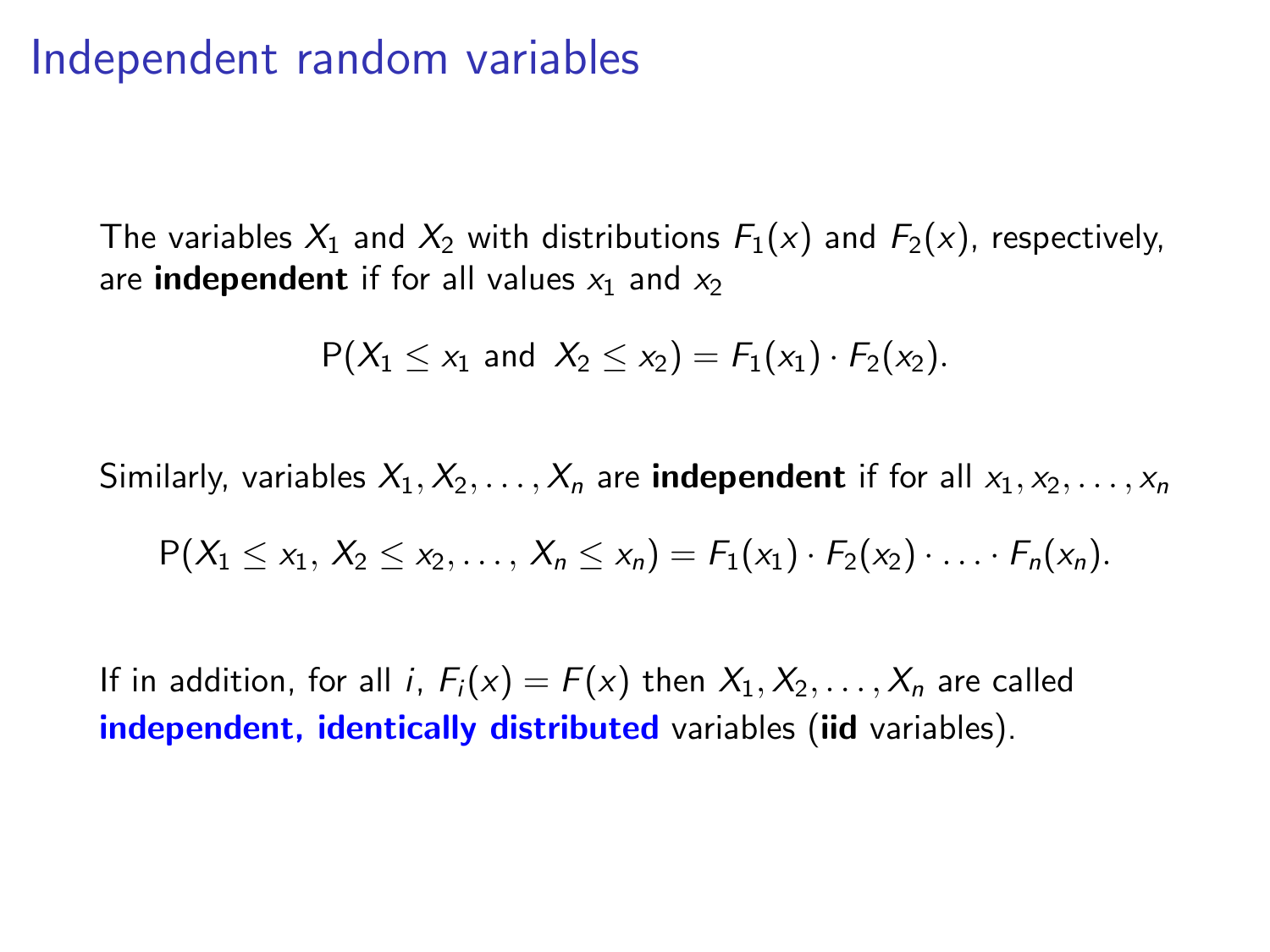## Empirical probability distribution

 $\triangleright$  Suppose experiment was repeated *n* times rending in a sequence of X values,  $x_1, \ldots, x_n$ . The fraction  $F_n(x)$  of the observations satisfying the condition " $x_i \leq x$ "

$$
F_n(x) = \frac{\text{number of } x_i \leq x, \ i = 1, \dots, n}{n}
$$

is called the **empirical cumulative distribution function** (ecdf).

 $\triangleright$  The Glivenko–Cantelli Theorem states that the maximal distance between  $F_n(x)$  and  $F_X(x)$  tends to zero when *n* increases without bounds, viz. max<sub>x</sub>  $|F_X(x) - F_n(x)| \to 0$  as  $n \to \infty$ .

**•** Assuming that  $F_X(x) = F_n(x)$ , means that the uncertainty in the future (yet unknown) value of  $X$  is model by means of drawing a lot from an urn, where lots contain only the observed values  $x_i$ . By Glivenko-Cantelli th. this is a good model when  $n$  is large.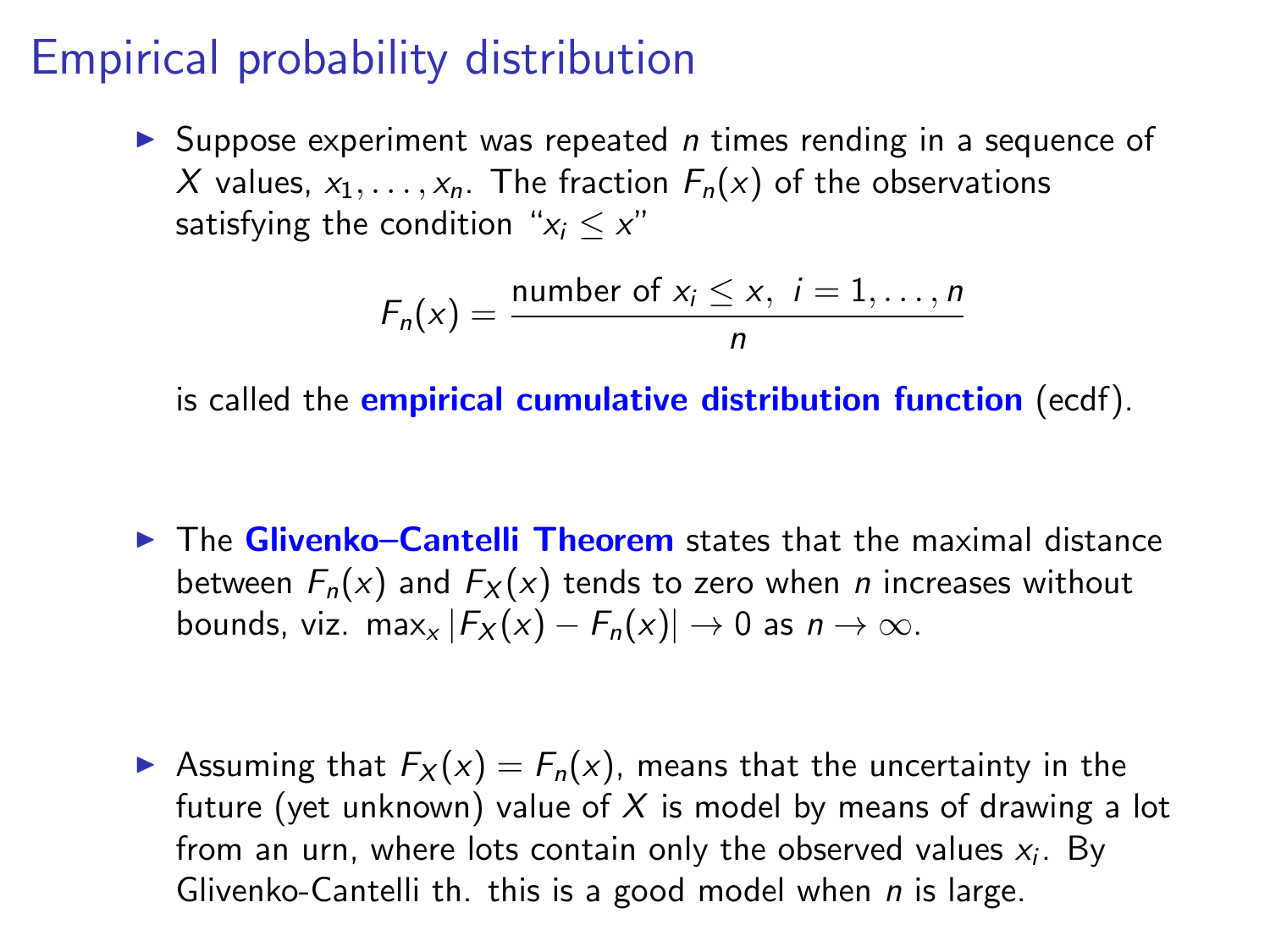#### Example: lifetimes for ball bearings

Data:

|         |  | 17.88, 28.92, 33.00, 41.52, 42.12, 45.60, 48.48,     |  |
|---------|--|------------------------------------------------------|--|
|         |  | 51.84, 51.96, 54.12, 55.56, 67.80, 68.64, 68.88,     |  |
|         |  | 84.12, 93.12, 98.64, 105.12, 105.84, 127.92, 128.04, |  |
| 173.40. |  |                                                      |  |



ECDF of ball bearings life time.

#### Example wind speed data